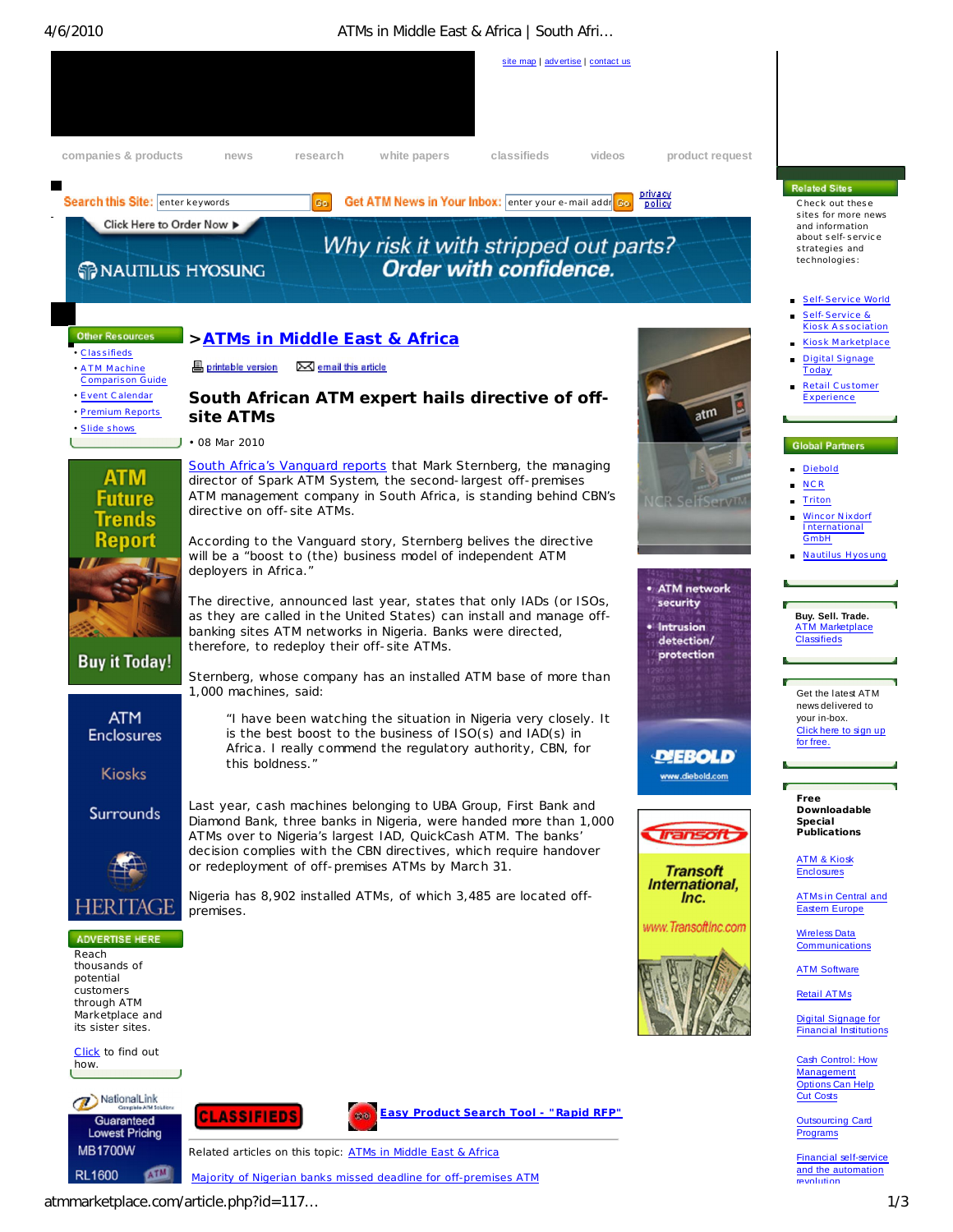**MB1700 NH1800** 

Africa IndusInd Bank unveils Mumbia's first solar-powered ATM Wincor Nixdorf expands presence in Nigeria South Africa preps for 2010 World Cup, adds ATMs for increased cash demand

Average ATM cash withdrawals show year-over-year increase in South



ProfitStars" Manage it

 $© 2010 Network$  NetWorld Alliance LLC. All rights reserved.

# **MOST POPULAR**

movement

- Diebold Inc. adds former Ford exec to board
- Hackers' conference proves fertile ground for ATM skimming
- Man accused of biggest credit-card breach in U.S. history
- Diebold rakes in 11% increase in net income from Q2 '08
- Anti-money laundering regs in Canada could set example for U.S. Wincor Nixdorf buys Siemens' IT division in Asia, expands ATM
- solutions and service to region
- Illegal ATM software to blame for most ATM hacks, solutions provider says
- ATM fraud and the top threats FIs are facing
- NCR reports revenue loss, 91% net decline for the year
- Wincor partner BS/2 launches e-channel payments for bank in Kazakhstan

## **NEWS HEADLINES**

**Mobile Banking**: TNS plans to launch mobile-payments offer in May **ATM Security**: Phone scammers target credit union ATM cards

**ATM Security**: Woman accused of stealing \$200,000 from credit unions at ATMs

**Vault Cash/Cash Management**: Transoft CEO honored as Top 50 entrepreneur in N.

**Transaction Processing**: Open Solutions C anada provides ATM processing to Diners Club, Discover, PULSE cardholders

**ATM Security**: ATMGurus releases PC I/EMV keypad upgrade kits for Triton 9600 ATM

**Mobile Banking**: Jack Henry & Associates acquires 250th mobile banking custome

More News Headlines



- Tranax CEO says name has not changed, company not acquired
- When the sponsoring FI fails, what's next?
- ATM deployers get 'green' with more recycling options
- $\bullet$ Registration and PC I compliance: A primer for ATM deployers, call centers

More Feature Stories

**WHITE PAPERS** sponsored by<br> **U**Genius

- 7 Secrets of ATM Distributor Profitability: Who's looking out for you?
- $\bullet$ TRAVELEx: A Proactive Approach to Managing a Growing Payment Processing Environment
- **Security at a Price that Won't Break the Bank**
- Webinar: The Importance of Teller Automation in Branch Evolution
- Video Banking: Bridging the Gap in Customer Service
- North Shore Credit Union  $\Box$  An Opportunity for Growth through Technology Change
- **Go Green and Save Some Green**